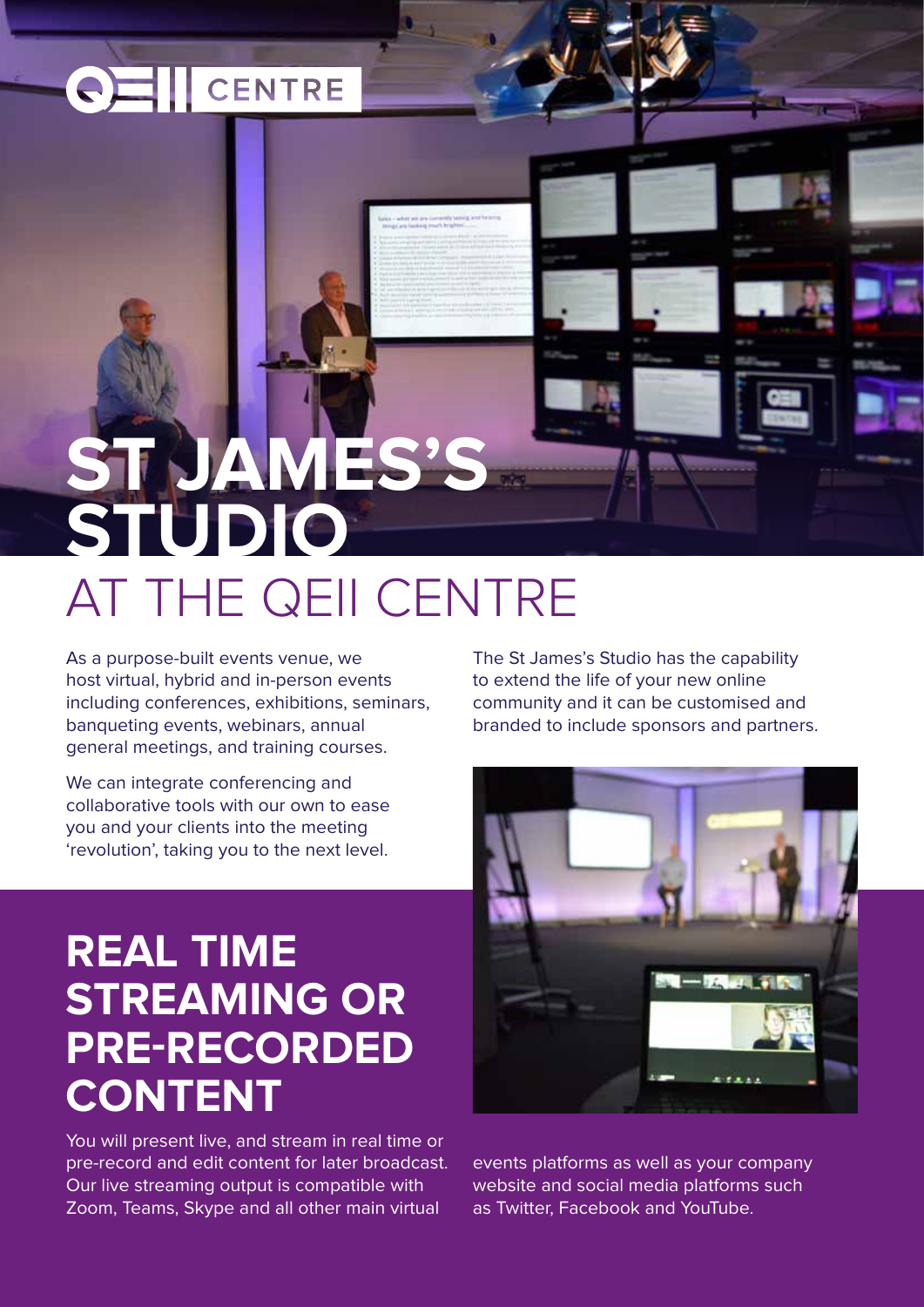# CENTRE

# **BROADCAST QUALITY EQUIPMENT & FACILITIES**

On-site we have all the equipment you need, including HD studio and PTZ cameras, lighting and audio. We also provide a control room, with video playback and graphics capabilities and audio mixing and control facilities, for filming and editing as well as communications with those on set.

We provide robust and secure bandwidth, making it suitable for multiple event types including filming, television, award ceremonies and annual general meetings.



## **EXPERIENCED IN-HOUSE AV TEAM**

QEII Live, our in-house AV team, are on hand to support you every step of the way from the proposal to technical support on the day. Providing a solution that fits your budget.

From studio, boardroom, staff meetings to hybrid award ceremonies, we can supply PowerPoint/ Keynote operation and content design, camera operators, vision mixing, video editing, audience response, digital branding, simultaneous interpretation, autocue and captions.

**You will find our project managers enormously experienced and they will assist you through this process, every step of the way.**